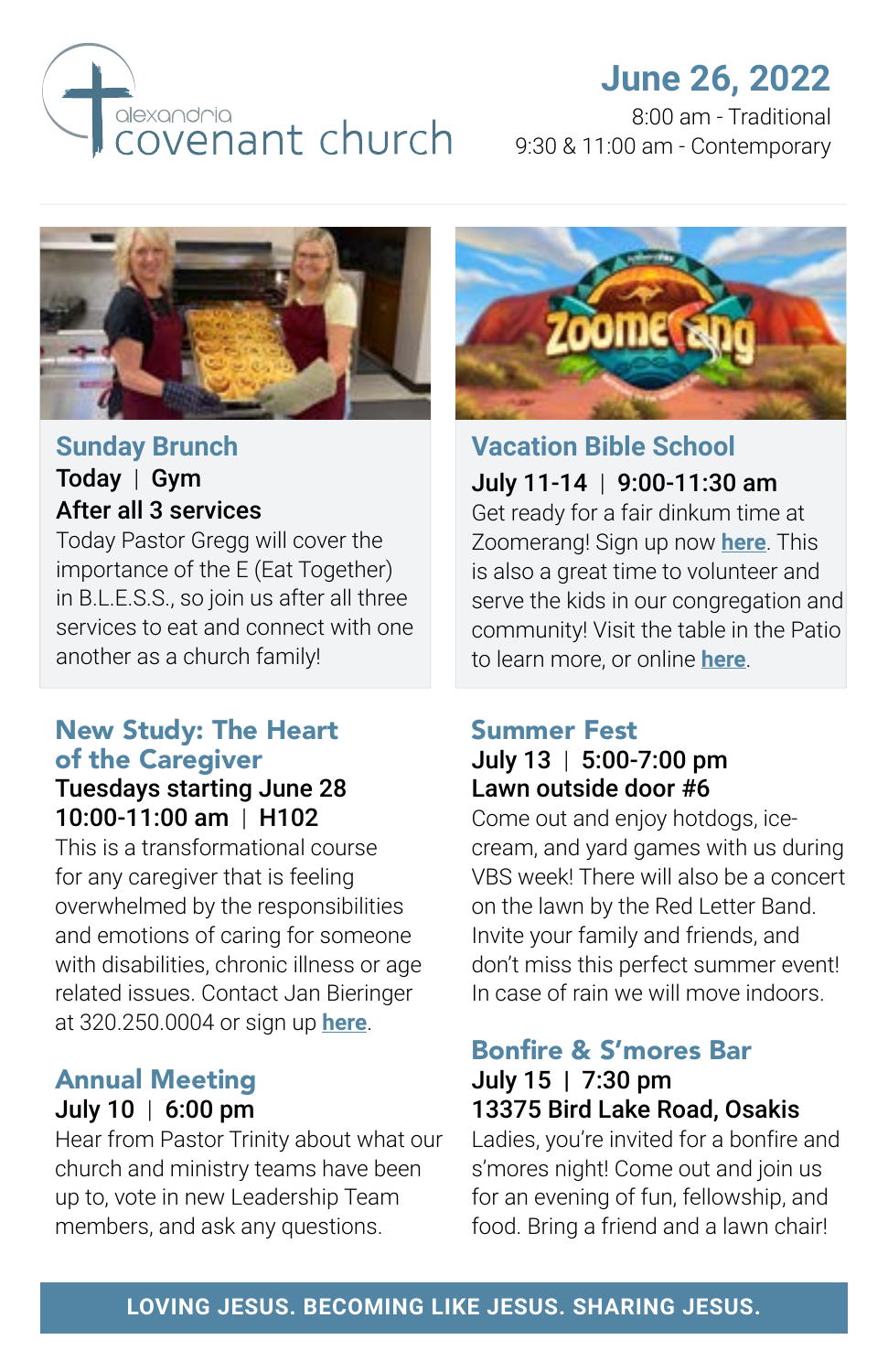# **Weekly Highlights**

**Monday, June 27 Men's Inductive Bible Study** 12:00 pm | GR200

**GriefShare** 5:30 pm | GR200

**Celebrate Recovery** 6:00 pm | Hall

#### **Wednesday, June 29**

**Koffee & Kare** 9:00 am | Family Room

**Mom Core** 10:00 am | Great Room

**Middle School Summer Social** 5:00 pm | Great Room

### **High School Bonfire & Fishing Tournament**

6:30 pm | Meyer's House 2207 S. LeHomme Dieu Drive, NE

#### **Thursday, June 30**

**Seniors 65+ Bible Study** 1:30 pm | Patio

#### **Friday, July 1**

**Men's Friday Bible Study** 6:15 am | GR200

## **Saturday, July 2**

**Men of Mighty Prayer** 8:00 am | H102

## **Give**

Support the ongoing ministry of Alexandria Covenant Church by giving at the end of the service or through our website or app.

## **Prayer Requests**

Do you have a prayer request or something you would like prayer over? After the service our Prayer Team will come up and be there to pray with you over any requests.

We also have prayer request cards in the pew that you can fill out and drop in the offering plate to be prayed over on our Sunday Evening Prayer services. You can also submit requests online on our website or church app. Submit request **[here](https://alexandriacovenant.ccbchurch.com/goto/forms/37/responses/new)**.

# **New to Alexandria Covenant Church?**

**Welcome!** It's our sincere desire that you are welcome and at home here at Alexandria Covenant Church. Stop by the Welcome Center for a **Visitor Bag** to help you become familiar with our church family.

Visit **alexandriacovenant.org** or our app to see what's going on in the life of the church!



320.763.5659 | alexandriacovenant.org | 4005 Dakota Street Office open Mon-Thu 8:00 am - 4:30 pm & Fri 8:00 am - Noon Find us on social media  $\mathbf{f} \odot \mathbf{r}$  @alexandriacovenantchurch